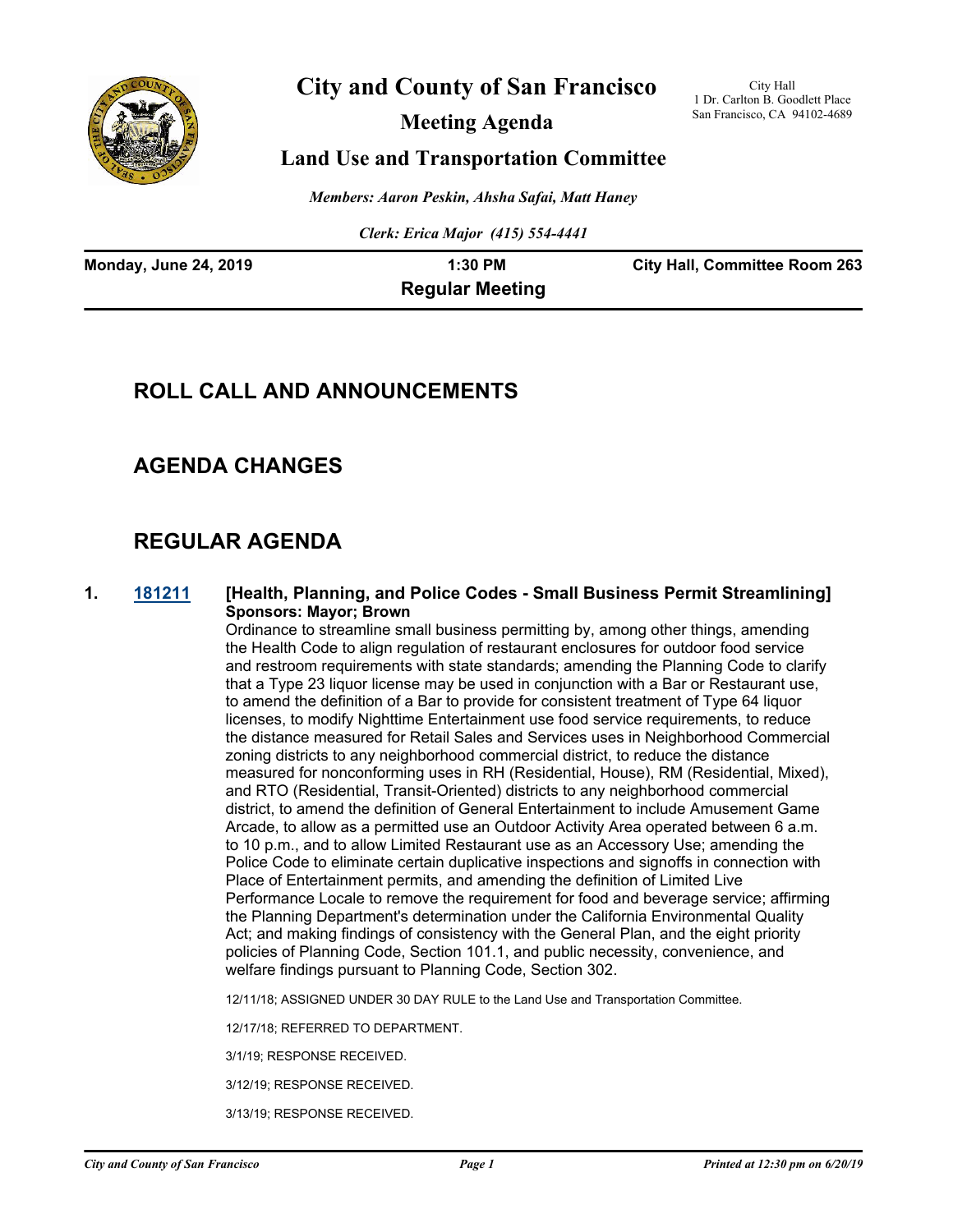4/1/19; CONTINUED TO CALL OF THE CHAIR.

6/17/19; CONTINUED.

#### **2. [190048](http://sfgov.legistar.com/gateway.aspx?m=l&id=34169) [Planning Code - Building Standards] Sponsor: Mandelman**

#### Ordinance amending the Planning Code to require building setbacks for buildings fronting on narrow streets, modify front yard requirements in Residential Districts, increase required rear yards in single-family zoning districts by five percent, amend the rear yard requirements for through lots and corner lots in certain districts to permit second buildings where specified conditions are met, and allow building height increases to existing stories in existing nonconforming buildings in order to accommodate residential uses; affirming the Planning Department's determination under the California Environmental Quality Act; making findings of consistency with the General Plan, and the eight priority policies of Planning Code, Section 101.1; and adopting findings of public necessity, convenience, and general welfare under Planning Code, Section 302.

1/15/19; ASSIGNED UNDER 30 DAY RULE to the Land Use and Transportation Committee.

1/23/19; REFERRED TO DEPARTMENT.

4/17/19; RESPONSE RECEIVED.

6/17/19; CONTINUED.

# **ADJOURNMENT**

*NOTE: Pursuant to Government Code Section 65009, the following notice is hereby given: if you challenge, in court, the general plan amendments or planning code and zoning map amendments described above, you may be limited to raising only those issues you or someone else raised at the public hearing described in this notice, or in written correspondence delivered to the Board of Supervisors at, or prior to, the public hearing.*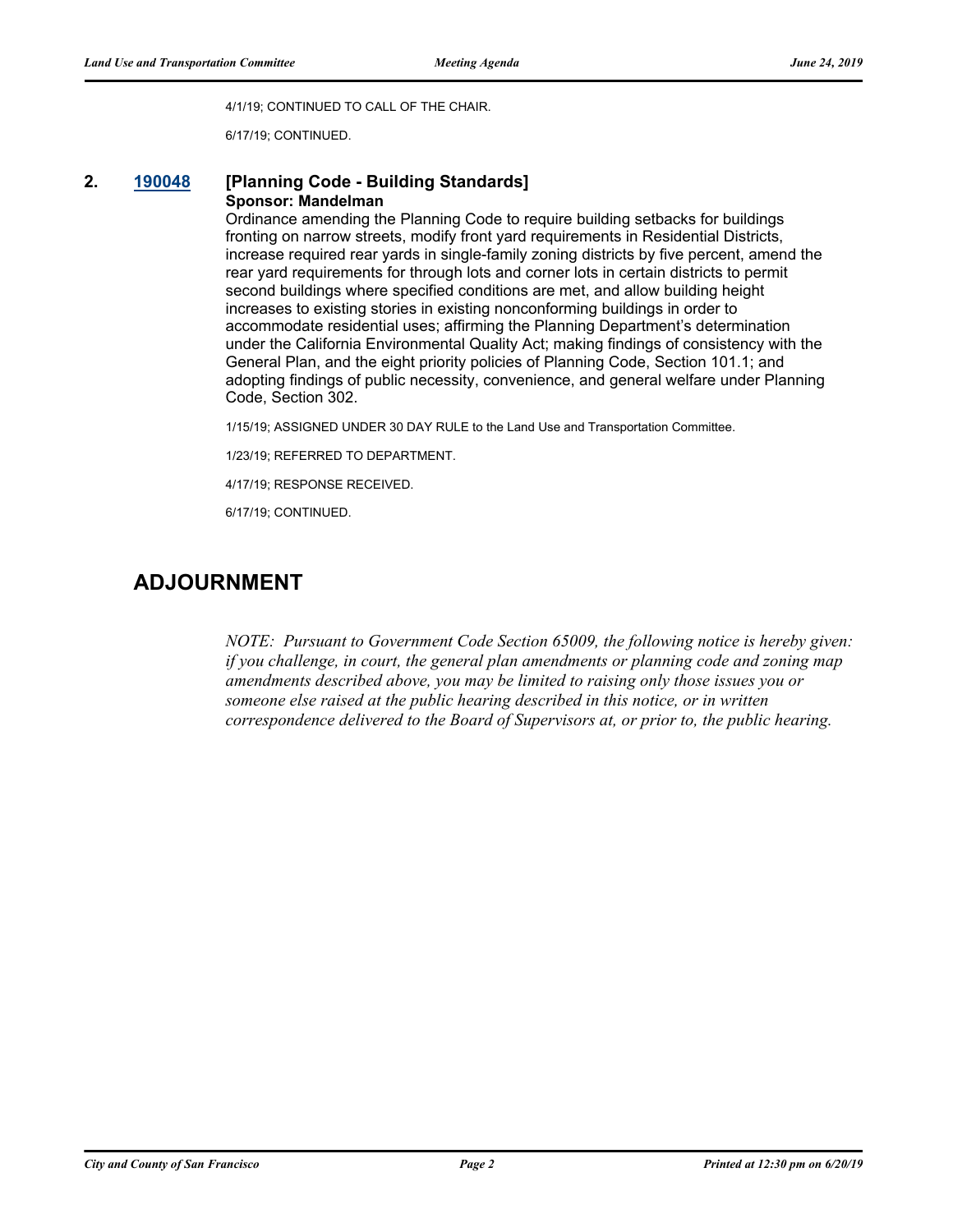# **LEGISLATION UNDER THE 30-DAY RULE**

*NOTE: The following legislation will not be considered at this meeting. Board Rule 3.22 provides that when an Ordinance or Resolution is introduced which would CREATE OR REVISE MAJOR CITY POLICY, the Committee to which the legislation is assigned shall not consider the legislation until at least thirty days after the date of introduction. The provisions of this rule shall not apply to the routine operations of the departments of the City or when a legal time limit controls the hearing timing. In general, the rule shall not apply to hearings to consider subject matter when no legislation has been presented, nor shall the rule apply to resolutions which simply URGE action to be taken.*

# **[190594](http://sfgov.legistar.com/gateway.aspx?m=l&id=34716) [Planning Code - Reorganization of Chinatown Mixed Use Districts]**

Ordinance amending the Planning Code to revise the zoning control tables of the Chinatown Mixed Use Districts to make them consistent with those in Articles 2 and 7, to apply the use definitions in Section 102, to set an abandonment period for use size maximums, and to allow General Entertainment and Nighttime Entertainment Uses with conditional use authorization; affirming the Planning Department's determination under the California Environmental Quality Act; making findings of consistency with the General Plan, and the eight priority policies of Planning Code, Section 101.1; and adopting findings of public necessity, convenience, and welfare under Planning Code, Section 302. (Planning Commission)

5/14/19; RECEIVED FROM DEPARTMENT.

6/4/19; ASSIGNED UNDER 30 DAY RULE to the Land Use and Transportation Committee.

### **[190598](http://sfgov.legistar.com/gateway.aspx?m=l&id=34720) [Public Works Code - Personal Wireless Service Facility Site Permits]** Ordinance amending the Public Works Code to modify the requirements for obtaining Personal Wireless Service Facility Site Permits; and affirming the Planning Department's determination under the California Environmental Quality Act. (Public Works)

5/24/19; RECEIVED FROM DEPARTMENT.

6/4/19; ASSIGNED UNDER 30 DAY RULE to the Land Use and Transportation Committee.

6/19/19; REFERRED TO DEPARTMENT.

### **[190644](http://sfgov.legistar.com/gateway.aspx?m=l&id=34766) [Planning Code - Landmark Designation - 2031 Bush Street (aka the Kinmon Gakuen Building)]**

Ordinance amending the Planning Code to designate 2031 Bush Street (aka the Kinmon Gakuen Building), Assessor's Parcel Block No. 0676, Lot No. 027, as a Landmark under Article 10 of the Planning Code; affirming the Planning Department's determination under the California Environmental Quality Act; and making findings of consistency with the General Plan, and the eight priority policies of Planning Code, Section 101.1, and findings of public necessity, convenience and welfare findings under Planning Code, Section 302. (Historic Preservation Commission)

5/29/19; RECEIVED FROM DEPARTMENT.

6/11/19; ASSIGNED UNDER 30 DAY RULE to the Land Use and Transportation Committee.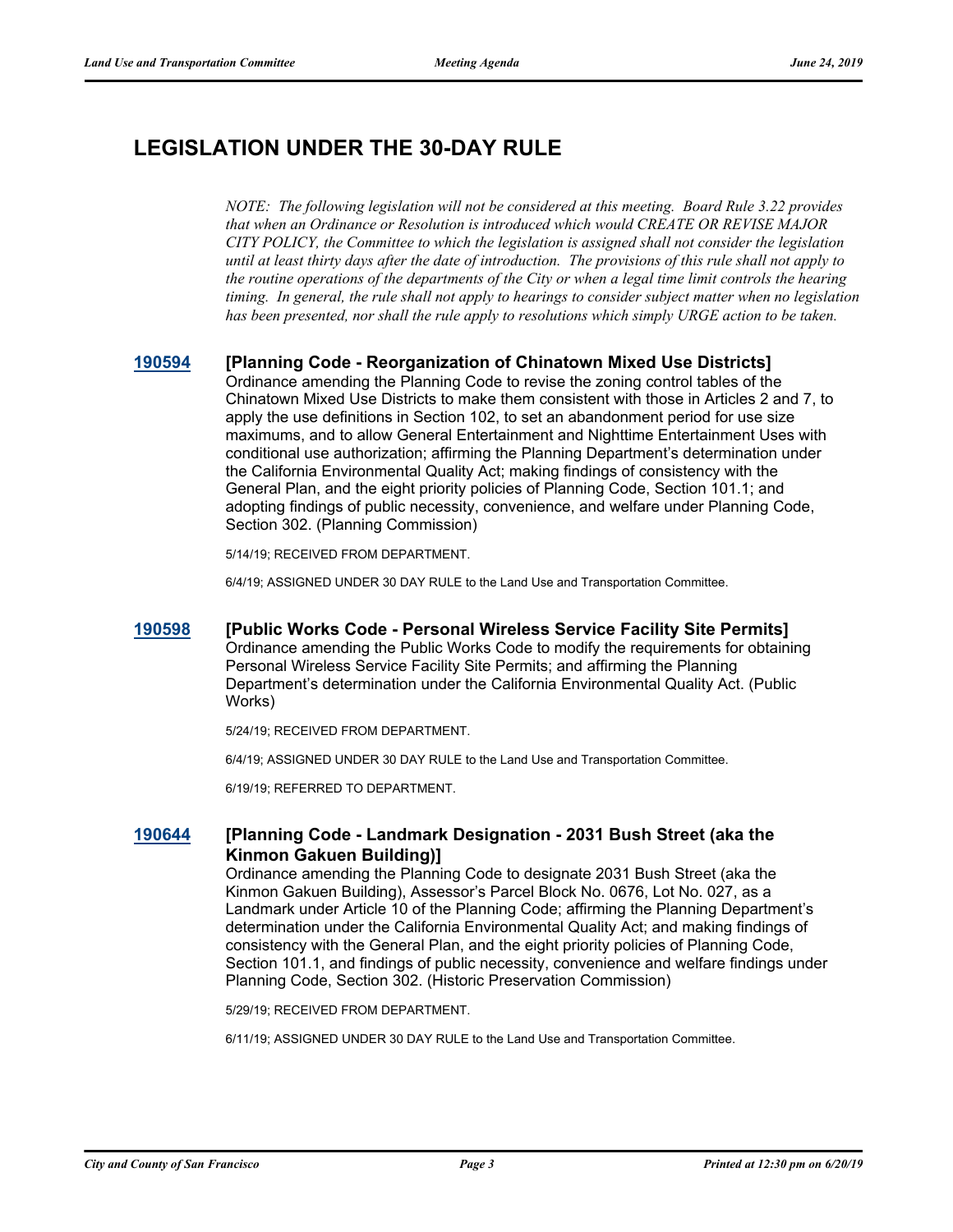### **[190654](http://sfgov.legistar.com/gateway.aspx?m=l&id=34776) [Street and Public Service Easement Vacation Order - Mission Rock Project]**

#### **Sponsors: Mayor; Haney**

Ordinance ordering the street vacation of the entirety of Seawall Lot 337 (located east of Third Street between China Basin Channel and Mission Rock Street, including China Basin Park) and portions of Terry A. Francois Boulevard along with public service easements in connection with the Mission Rock Project; reserving various temporary rights in favor of the City and PG&E, subject to conditions specified in this Ordinance; authorizing official acts in connection with this Ordinance, as defined herein; adopting findings under the California Environmental Quality Act; and making findings of consistency with the General Plan, and the eight priority policies of Planning Code, Section 101.1.

6/4/19; ASSIGNED UNDER 30 DAY RULE to the Land Use and Transportation Committee.

#### **[190659](http://sfgov.legistar.com/gateway.aspx?m=l&id=34781) [Transportation Code - Fee Waiver for Sunday Streets] Sponsor: Mandelman**

Ordinance amending Division I of the Transportation Code to waive all fees other than Municipal Transportation Agency fees for Sunday Streets events.

6/4/19; ASSIGNED UNDER 30 DAY RULE to the Land Use and Transportation Committee.

6/12/19; REFERRED TO DEPARTMENT.

### **[190661](http://sfgov.legistar.com/gateway.aspx?m=l&id=34783) [Planning Code - Permitting Polk/Pacific Special Area Design Guidelines] Sponsor: Peskin**

Ordinance amending the Planning Code to reference the Polk/Pacific Special Area Design Guidelines; affirming the Planning Department's determination under the California Environmental Quality Act; adopting findings of public necessity, convenience, and welfare under Planning Code, Section 302; and making findings of consistency with the General Plan, and the eight priority policies of Planning Code, Section 101.1. (Planning Commission)

6/4/19; ASSIGNED UNDER 30 DAY RULE to the Land Use and Transportation Committee.

#### **[190671](http://sfgov.legistar.com/gateway.aspx?m=l&id=34793) [Planning Code - Landmark Designation - 2851-2861 24th Street (The Galería de la Raza/Studio 24 Building)] Sponsor: Ronen**

Ordinance amending the Planning Code to designate 2851-2861 24th Street (The Galería de la Raza/Studio 24 Building), a portion of Assessor's Parcel Block No. 4268, Lot No. 001, as a Landmark under Article 10 of the Planning Code; affirming the Planning Department's determination under the California Environmental Quality Act; and making findings of consistency with the General Plan, and the eight priority policies of Planning Code, Section 101.1, and findings of public necessity, convenience, and welfare findings under Planning Code, Section 302. (Historic Preservation Commission)

6/4/19; RECEIVED FROM DEPARTMENT.

6/18/19; ASSIGNED UNDER 30 DAY RULE to the Land Use and Transportation Committee.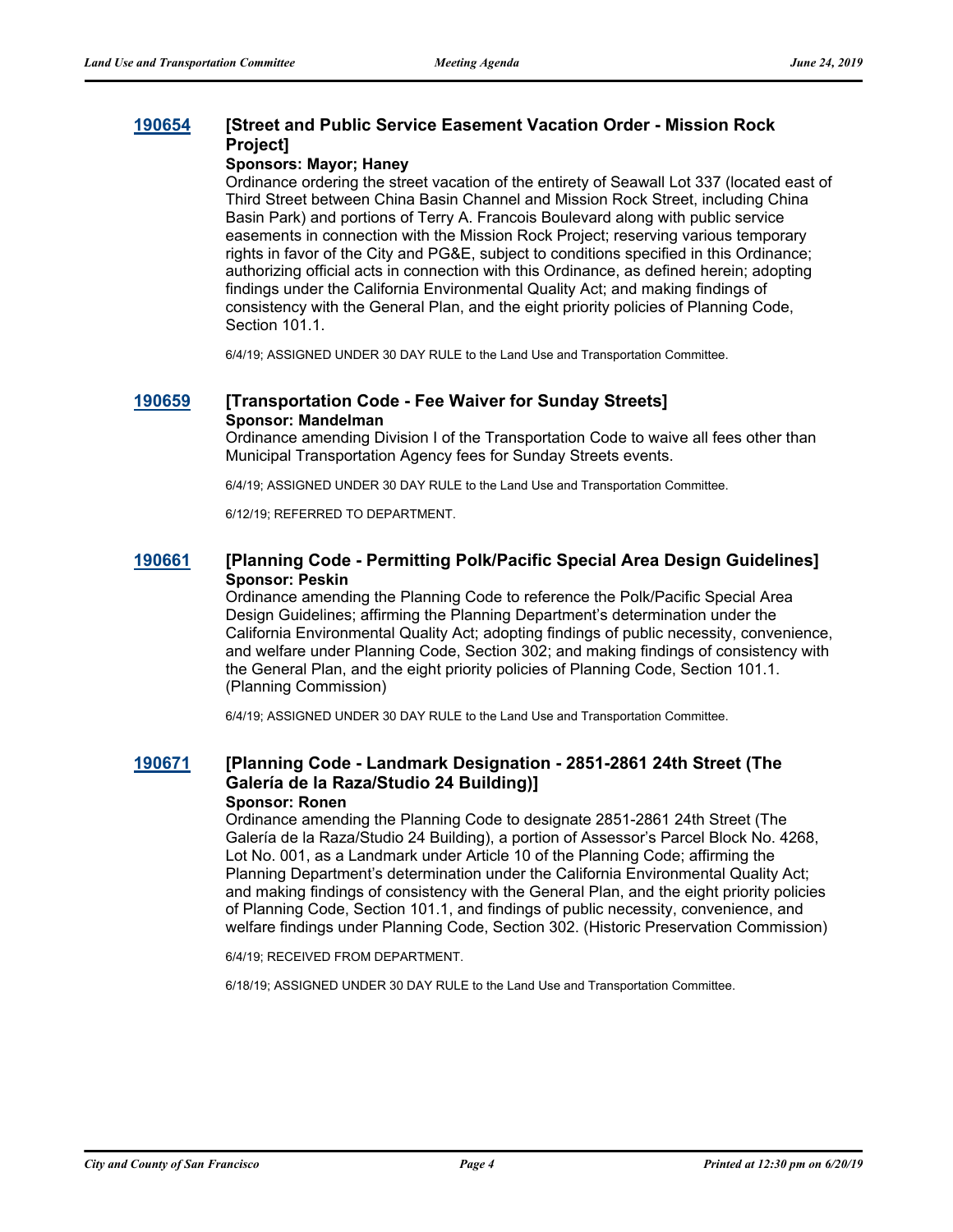### **[190681](http://sfgov.legistar.com/gateway.aspx?m=l&id=34803) [Planning Code, Zoning Map - Flower Mart - 2000 Marin Street Special Use District]**

#### **Sponsor: Haney**

Ordinance amending the Planning Code and Zoning Map to establish the 2000 Marin Street Special Use District (Assessor's Parcel Block No. 4346, Lot No. 003), and to create additional Key Site exceptions for the Flower Mart site, located on the southern half of the block north of Brannan Street between 5th Street and 6th Street (Assessor's Parcel Block No. 3778, Lot Nos. 001B, 002B, 004, 005, 047, and 048); affirming the Planning Department's determination under the California Environmental Quality Act; and making findings of consistency with the General Plan, and the eight priority policies of Planning Code, Section 101.1.

6/11/19; ASSIGNED UNDER 30 DAY RULE to the Land Use and Transportation Committee.

6/19/19; REFERRED TO DEPARTMENT.

# **[190682](http://sfgov.legistar.com/gateway.aspx?m=l&id=34804) [Development Agreement - KR Flower Mart, LLC - Flower Mart - Fifth and Brannan Streets]**

### **Sponsor: Haney**

Ordinance approving a Development Agreement between the City and County of San Francisco and KR Flower Mart, LLC, a Delaware limited liability company, for the development of an approximately 6.5-acre site located at 5th Street and Brannan Street, with various public benefits including a new on-site or off-site wholesale flower market; making findings under the California Environmental Quality Act, findings of conformity with the General Plan, and with the eight priority policies of Planning Code, Section 101.1(b); approving the receipt and expenditure of funds for an off-site new wholesale flower market as set forth in the Development Agreement, as applicable; approving the development impact fees for the project and waiving certain Planning Code fees and requirements for a temporary flower market; confirming compliance with or waiving certain provisions of Administrative Code, Chapter 56; and ratifying certain actions taken in connection therewith, as defined herein.

6/11/19; ASSIGNED UNDER 30 DAY RULE to the Land Use and Transportation Committee.

6/19/19; REFERRED TO DEPARTMENT.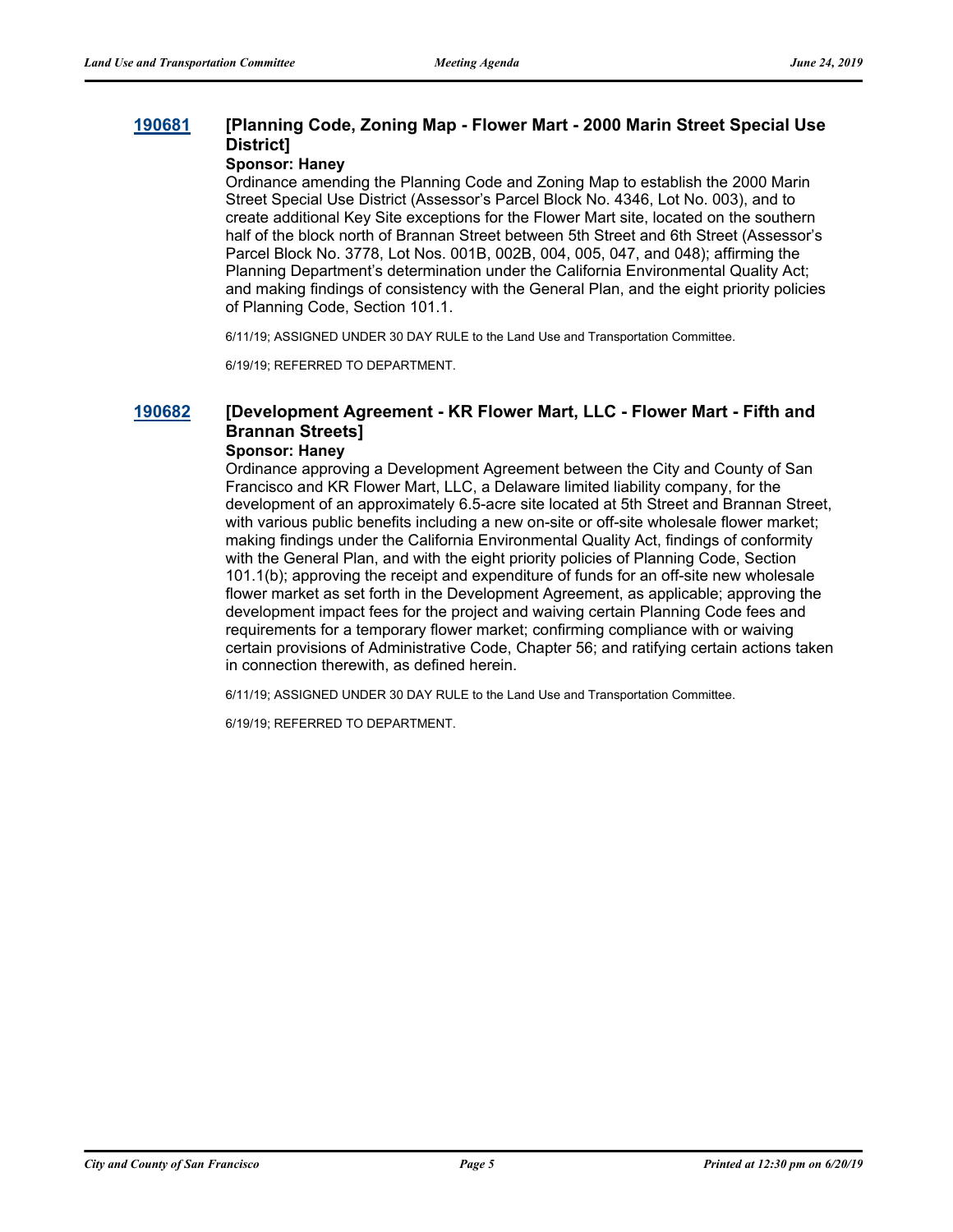## **Agenda Item Information**

Each item on the Consent or Regular agenda may include the following documents:

1) Legislation, 2) Budget and Legislative Analyst report,

3) Department or Agency cover letter and/or report, 4) Public correspondence

Items will be available for review at City Hall, 1 Dr. Carlton B. Goodlett Place, Room 244, Reception Desk.

## **Meeting Procedures**

The Board of Supervisors is the legislative body of the City and County of San Francisco. The Board has several standing committees where ordinances and resolutions are the subject of hearings at which members of the public are urged to testify. The full Board does not hold a second public hearing on measures which have been heard in committee.

Board procedures do not permit: 1) persons in the audience to vocally express support or opposition to statements by Supervisors or by other persons testifying; 2) ringing and use of cell phones, pagers, and similar sound-producing electronic devices; 3) bringing in or displaying signs in the meeting room; and 4) standing in the meeting room.

Each member of the public will be allotted the same maximum number of minutes to speak as set by the President or Chair at the beginning of each item or public comment, excluding City representatives, except that public speakers using interpretation assistance will be allowed to testify for twice the amount of the public testimony time limit. If simultaneous interpretation services are used, speakers will be governed by the public testimony time limit applied to speakers not requesting interpretation assistance. Members of the public who want a document placed on the overhead for display should clearly state such and subsequently remove the document when they want the screen to return to live coverage of the meeting.

IMPORTANT INFORMATION: The public is encouraged to testify at Committee meetings. Persons unable to attend the meeting may submit to the City, by the time the proceedings begin, written comments regarding the agenda items. These comments will be made a part of the official public record and shall be brought to the attention of the Board of Supervisors. Written communications should be submitted to the Clerk of the Board or Clerk of the Committee: 1 Dr. Carlton B. Goodlett Place, Room 244, San Francisco, CA 94102. Communications not received prior to the hearing may be delivered to the Clerk of the Board or Clerk of the Committee at the hearing and you are encouraged to bring enough copies for distribution to all of its members.

LAPTOP COMPUTER FOR PRESENTATIONS: Contact City Hall Media Services at (415) 554-7490 to coordinate the use of the laptop computer for presentations. Presenters should arrive 30 minutes prior to the meeting to test their presentations on the computer.

COPYRIGHT: System content that is broadcasted live during public proceedings is secured by High-bandwidth Digital Content Protection (HDCP), which prevents copyrighted or encrypted content from being displayed or transmitted through unauthorized devices. Members of the public who utilize chamber digital, audio and visual technology may not display copyrighted or encrypted content during public proceedings.

AGENDA PACKET: Available for review in the Office of the Clerk of the Board, City Hall, 1 Dr.Carlton B Goodlett Place, Room 244, or on the internet at http://www.sfbos.org/meetings. Meetings are cablecast on SFGovTV, the Government Channel 26. For DVD copies and scheduling call (415) 554-4188.

LANGUAGE INTERPRETERS: Requests must be received at least 48 hours in advance of the meeting to help ensure availability. Contact Peggy Nevin at (415) 554-5184. AVISO EN ESPAÑOL: La solicitud para un traductor debe recibirse antes de mediodía de el viernes anterior a la reunion. Llame a Peggy Nevin at (415) 554-5184. Paunawa: Ang mga kahilingan ay kailangang matanggap sa loob ng 48 oras bago mag miting upang matiyak na matutugunan ang mga hiling. Mangyaring tumawag ka sa (415) 554-5184.